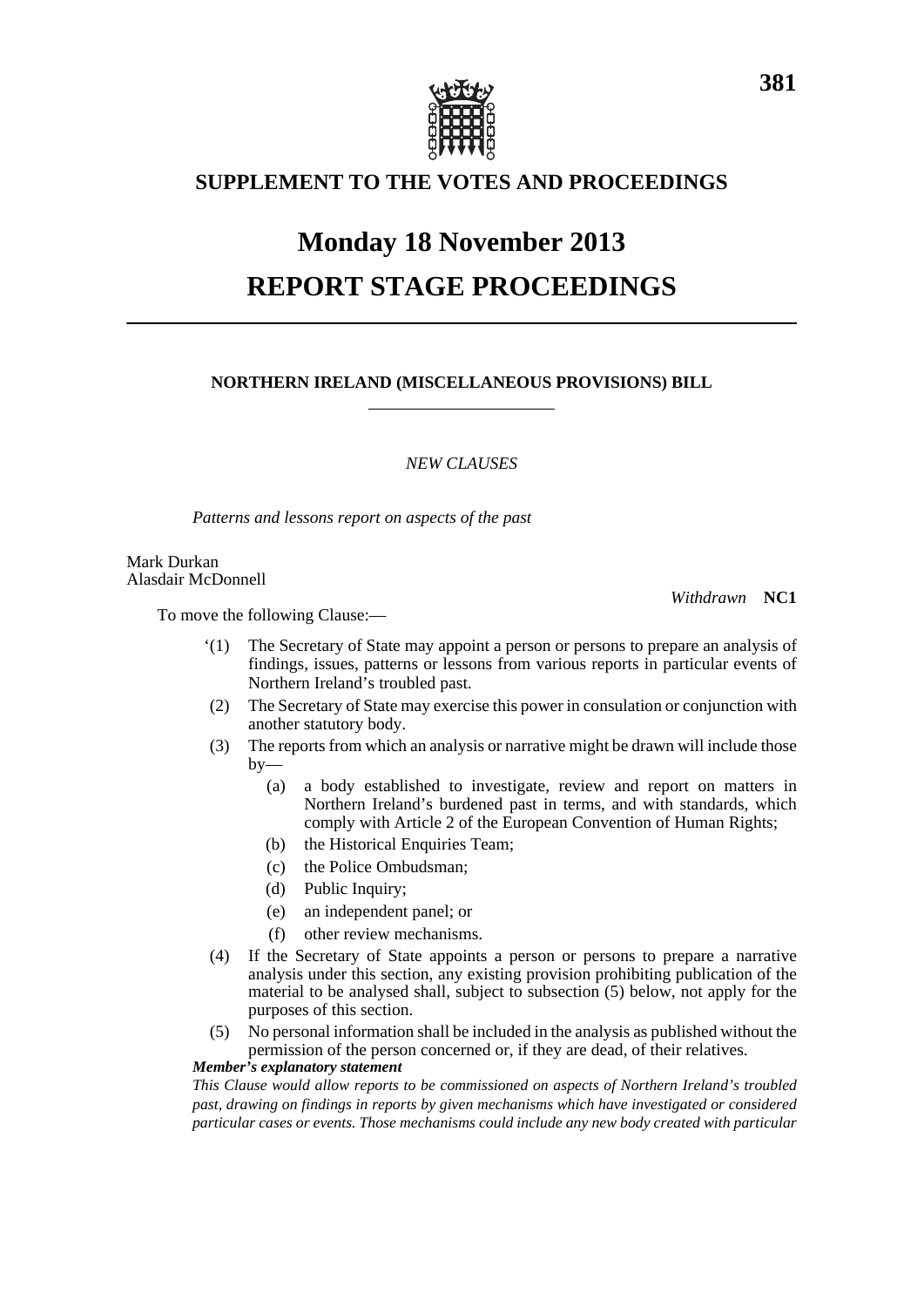*regard to Article 2 ECHR compliance.*

*Petitions of concern*

#### Mark Durkan

*Withdrawn* **NC2**

To move the following Clause:—

- '(1) In section 42 of the Northern Ireland Act 1998 (Petitions of concern), omit subsection (3) and insert—
	- "(3) When a petition of concern is lodged against a measure, proposal or a decision by a Minister, Department or the Executive ("the matter"), the Assembly shall appoint a special committee to examine and report on whether the matter is in conformity with equality and human rights requirements, including the European Convention on Human Rights and any Bill of Rights for Northern Ireland.
	- (4) Consistent with paragraphs 11, 12 and 13 (Strand 1) of the Belfast Agreement, a committee as provided for under subsection (3) may also be appointed at the request of the Executive Committee, a Northern Ireland Minister or relevant Assembly Committee.
	- (5) A committee appointed under this section—
		- (a) shall have the powers to call people and papers to assist in its consideration; and
		- (b) shall take evidence from the Equality Commission and the Human Rights Commission.
	- (6) The Assembly shall consider the report of any committee appointed under this section and determine the matter in accordance with the requirements for cross-community support.
	- (7) Standing Orders shall provide for—
		- (a) decisions on the size, timescale and terms of reference for such a committee; and
		- (b) procedure(s) to allow for subsection (8).
	- (8) In relation to any specific petition of concern or request under subsection (4), the Assembly may decide, with cross-community support, that the procedure in subsections (3) and (5) shall not apply.".'.

#### *Member's explanatory statement*

*This Clause would amend the Northern Ireland Act 1998 to reflect the terms and intent of paragraphs 11, 12 and 13 of strand 1 of the Belfast Agreement. It would qualify the exercise of veto powers, via petitions of concern in the Assembly, through the consideration of possible equality or human rights implications.*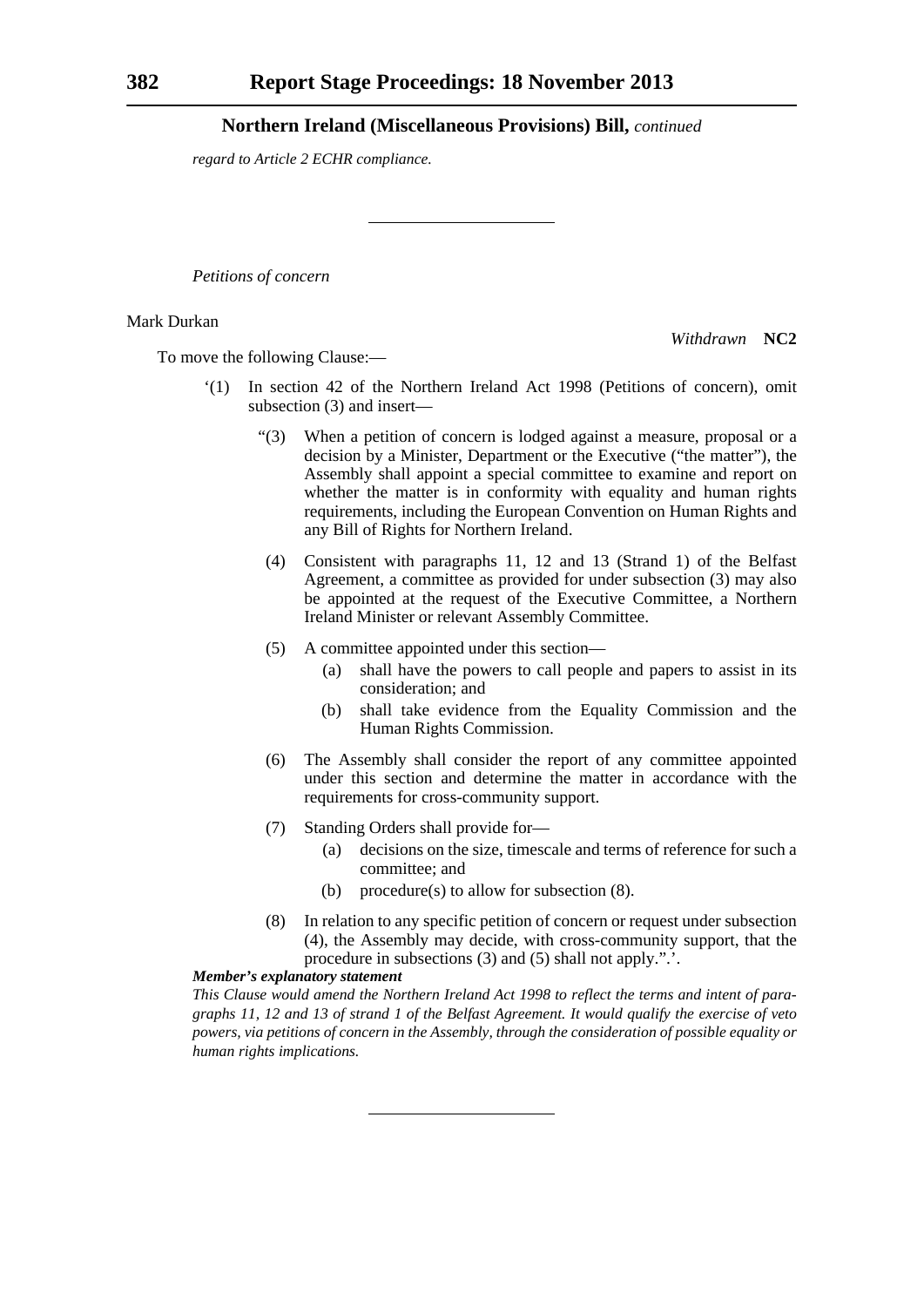*Annual report an activity relating to Northern Ireland's past*

Mark Durkan Margaret Ritchie

To move the following Clause:—

- '(1) The Secretary of State shall lay a report before Parliament in respect of each year as soon as possible after the end of the year to which it relates.
- (2) The Secretary of State may appoint a person or persons to produce the report required under subsection (1).
- (3) A report laid under subsection (1) shall contain in relation to the year to which it applies—
	- (a) a summary of the work of any body established to investigate, review or report on matters in Northern Ireland's burdened past in terms and with standards which comply with Article 2 of the European Convention on Human Rights;
	- (b) a summary of the work of the Historical Enquiries Team of the Northern Ireland Police;
	- (c) a summary of the work of the Police Ombudsman for Northern Ireland insofar as it relates to Northern Ireland's past;
	- (d) a summary of the work of the Independent Commission for the Location of Victim's remains;
	- (e) a summary of the work of other public bodies which, in the opinion of the Secretary of State, relates to Northern Ireland's past;
	- (f) a summary of findings of any inquiry, review or panel which has reported on particular events in Northern Ireland's past;
	- (g) a summary of responses made by Her Majesty's Government or any other Government or body to any of the work covered by the report; and
	- (h) a clear indication where the findings of any work summarised in the report contradict remarks recorded in the Official Report of the House of Commons or House of Lords, especially by a Minister of the Crown.
- (4) After a report under subsection (1) has been laid before Parliament the Secretary of State shall provide a statement to Parliament which shall contain references to—
	- (a) independent legal assessment of the compliance of the work covered by the report with Article 2 of the European Convention of Human Rights;
	- (b) the progress made during the year in dealing with Northern Ireland's past;
	- (c) any apologies that have been given by any Governement or public body in relation to the work summarised in the report;
	- (d) any apologies that have been given by any Government or public body in the context of any other reports, revelations or admissions which relate to Northern Ireland's past; and
	- (e) any other relevant issues or concerns as they relate to Northern Ireland's past.
- (5) Any exisiting provision prohibiting publication of the material to be summarised under subsection  $(2)(a)$  shall, subject to subsection (6) below, not apply for the purposes of this section.
- (6) No personal information shall be included in the report as laid before Parliament without the permission of the person concerned or, if they are dead, of their relatives.'.

*Member's explanatory statement* 

*Not called* **NC3**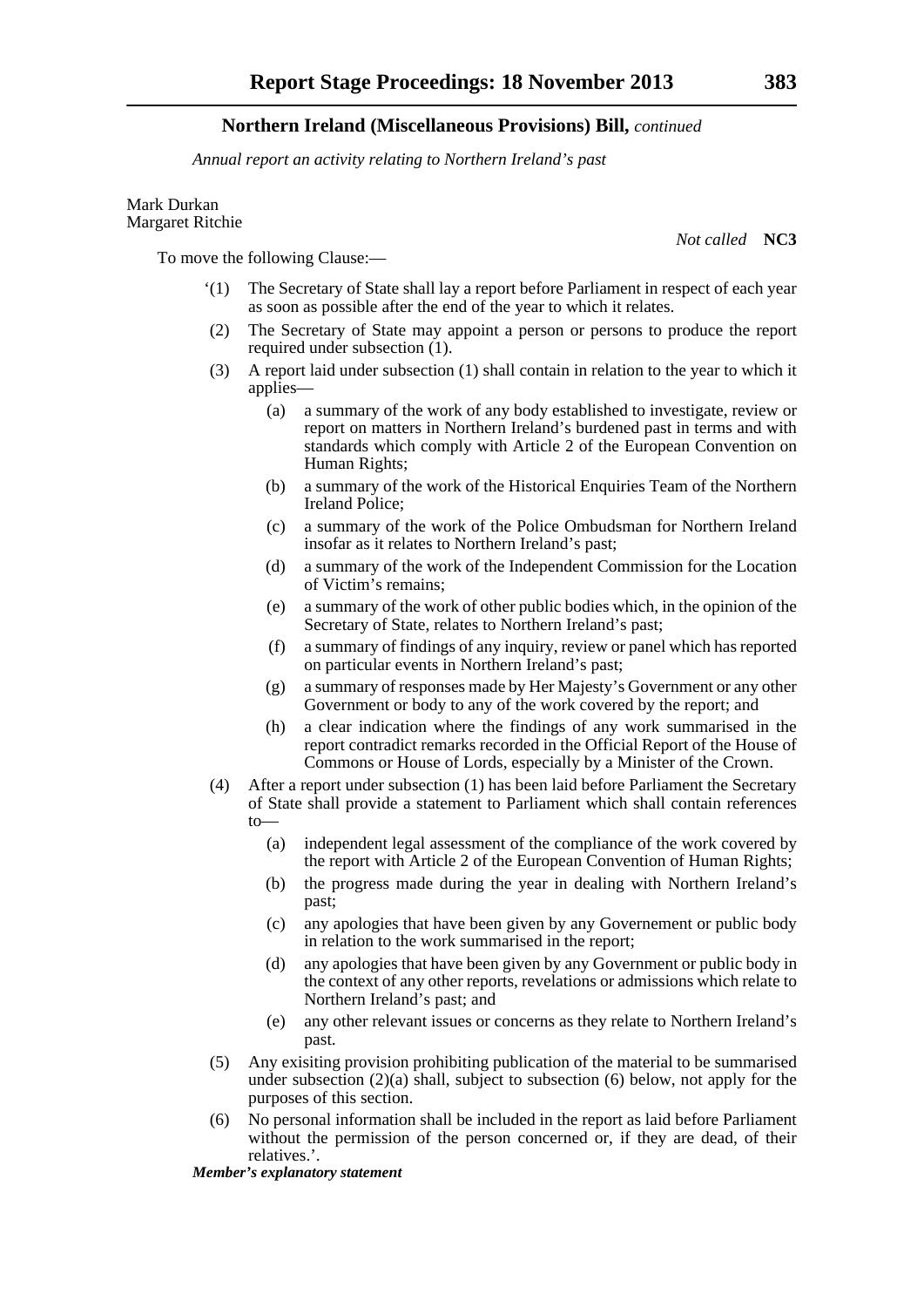*This Clause would allow for a new Article 2 compliant mechanism to investigate past events. This could replace the Historical Enquiries Team and Police Ombudsman's respective roles on the past. It provides an annual report on all work on the past accompanied by a ministerial statement addressing certain matters.*

Secretary Theresa Villiers Naomi Long

*Agreed to* **1**

Clause **1,** page **2**, line **37**, leave out 'October' and insert 'January'.

Mr Nigel Dodds Dr William McCrea Mr Jeffrey Donaldson Mr Gregory Campbell David Simpson Jim Shannon

Ian Paisley Sammy Wilson

*Not called* **3**

Clause **6,** page **6**, line **37**, at end add—

'7B The alteration of the number of members of the Assembly required to express their concern about a matter which is to be voted on by the Assembly, such concern requiring that the vote on that matter shall require cross-community support.

> This paragraph does not include the alteration of that number to a number exceeding  $30$ .".

#### Mark Durkan Margaret Ritchie

*Not called* **4**

Clause **22,** page **16**, line **3**, at end insert—

- '(1) After subsection (2) of the section 75 (Statutory duty on public authorities) of that Act insert—
	- "(2A) A public authority shall not interpret its obligations under subsection (2) in a way that is incompatible with measures taken on the basis of objective need."
- (1B) In subsection (5) of section 75 of that Act insert ""good relations" shall be interpreted in line with international obligations and, in particular, with regard to—
	- (a) tackling prejudice, and
	- (b) promoting understanding.".'.

*Member's explanatory statement* 

*This amendment would apply to Northern Ireland, the clarification provided in the Equality Act*